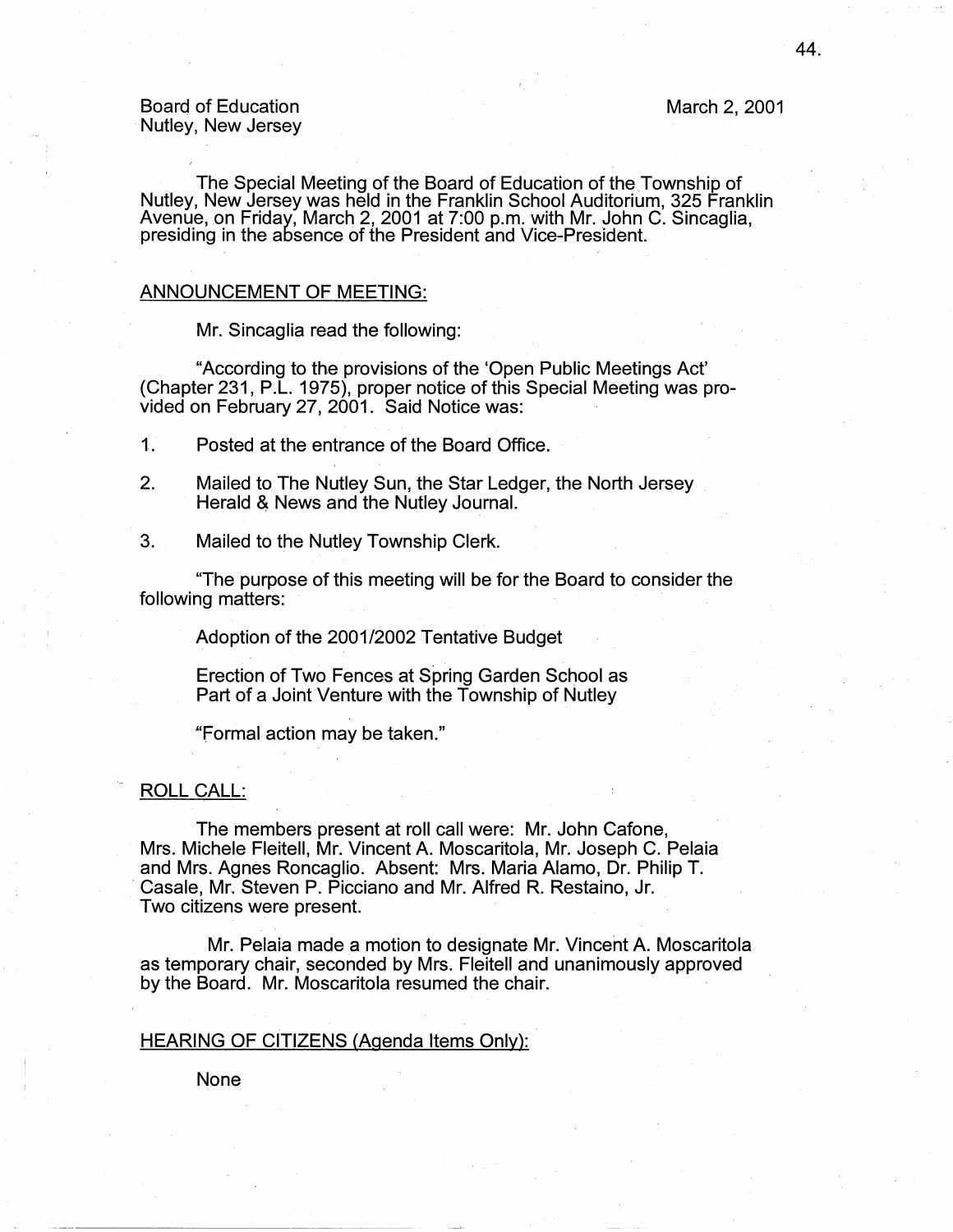## ADOPTION OF 2001/2002 TENTATIVE BUDGET

Mr. Pelaia presented and moved the adoption of the following resolu- tion, seconded by Mrs. Roncaglio. On a roll calr vote the resolution was unanimously adopted:

BE IT RESOLVED, That the Board of Education hereby adopts a tentative budget for the 2001/2002 school year in the amount of: .

| <b>General Fund</b>         | \$37,339,321 |
|-----------------------------|--------------|
| <b>Special Revenue Fund</b> | 997,223      |
| <b>Debt Service</b>         | 159,896      |
|                             |              |

Total Budget  $$38,496,440$  of which the

.

following amount shall be raised by local tax levy:

| General Fund | \$30,958,036 |  |
|--------------|--------------|--|
| Debt Service | 144,349      |  |
| Total        | \$31,102,385 |  |

. BE IT FURTHER RESOLVED, That the Secretary be authorized to submit this budget to the County Superintendent for approval, and

BE IT FURTHER RESOLVED, That the Board also requests approval of the statutory Growth Limitation Adjustment for changes in enrollment in the amount of \$228,052 and excess special education costs in the amount of \$16,686, and .

BE IT FURTHER RESOLVED, That upon receiving the approval of the County Superintendent, the Secretary be authorized to publish the 2001/ 2002 budget in The Nutley Sun.

Mr. Pelaia read the following statement:

"I will cast my vote in the affirmative with the clear understanding that what we do here this evening we do in compliance with state requirement that we submit a TENTATIVE budget to the County Superintendent's<br>office by the close of business on Monday, March 5"'.

"A great deal of work and time has already been done by the Budget Committee, full Board and the Administration and I want to publicly thank them for all their fine efforts.

"The dictionary defines the word "tentative" as "NOT FINAL". Accordingly, the budget may, at this time, be considered a work in progress. The Board of Education will be voting on the final form of the budget on Thursday, March 29 $^{\rm m}$ . It is this final budget which the citizens of Nutley will vote on at the April 17<sup>th</sup> Board election. On the 29<sup>th</sup>, Mr. Sincaglia will make a full budget presentation to the public.

"Along with the full Board and the administration, I intend to use the intervening time wisely to ensure that our final work product is both educationally sound and fiscally responsible.

March 2, 2001